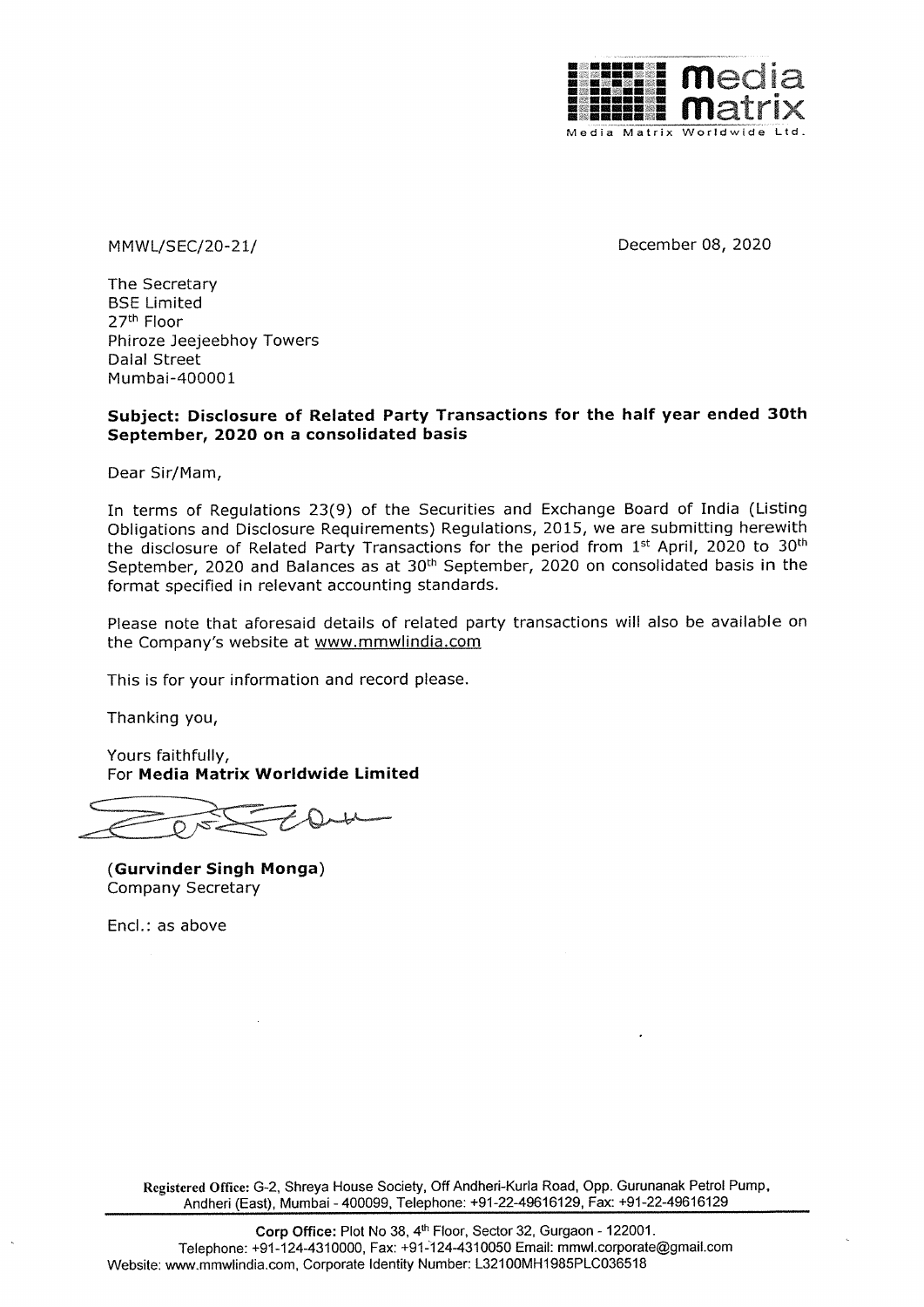# MEDIA MATRIX WORLDWIDE LIMITED

# Related Party Disclosures (Consolidated)

As required under Indian Accounting Standard 24 (Ind AS 24) on "Related Party Disclosures", the disclosure of transactions with related parties for the period: 1st April, 2020 to 30<sup>th</sup> September, 2020 as defined in the Ind AS are given below: MEDIA MATRIX WORLD<br>
Related Party Disclosures (Consolidated)<br>
As required under Indian Accounting Standard 24<br>
disclosure of transactions with related parties fo<br>
2020 as defined in the Ind AS are given below:<br>
(a)Name of Insactions with Felated parties for the period. 1<sup>26</sup> April, 2020 to<br>in the Ind AS are given below:<br>ated parties and its relationship:<br>Name Relationship

## (a)Name of Related parties and its relationship:

|                                                                                                   | <b>MEDIA MATRIX WORLDWIDE LIMITED</b>                                                                                                                                                                 |
|---------------------------------------------------------------------------------------------------|-------------------------------------------------------------------------------------------------------------------------------------------------------------------------------------------------------|
|                                                                                                   |                                                                                                                                                                                                       |
| <b>Related Party Disclosures (Consolidated)</b><br>2020 as defined in the Ind AS are given below: | As required under Indian Accounting Standard 24 (Ind AS 24) on "Related Party Disclosures", the<br>disclosure of transactions with related parties for the period: 1st April, 2020 to 30th September, |
| (a) Name of Related parties and its relationship:                                                 |                                                                                                                                                                                                       |
| <b>Name</b>                                                                                       | Relationship                                                                                                                                                                                          |
|                                                                                                   |                                                                                                                                                                                                       |
| <b>MN Ventures Private Limited</b>                                                                | <b>Holding Company</b>                                                                                                                                                                                |
| Media Matrix Enterprises Private Limited                                                          | <b>Wholly Owned Subsidiary</b>                                                                                                                                                                        |
| nexG Devices Private Limited                                                                      | Subsidiary                                                                                                                                                                                            |
| Mr. Mahendra Nahata                                                                               | Individual having significant influence                                                                                                                                                               |
| Mr. Sandeep Jairath                                                                               | Key Managerial Persons(KMPs) -<br>Whole Time Director cum Chief Financial Officer (CFO)                                                                                                               |
|                                                                                                   |                                                                                                                                                                                                       |
| Mr. Gurvinder Singh Monga<br>Mr. Sunil Batra                                                      | Key Managerial Persons (KMPs) - Company Secretary                                                                                                                                                     |
| Mr. Aasheesh Verma                                                                                | Key Managerial Persons (KMPs)<br>Key Managerial Persons (KMPs)                                                                                                                                        |
| Mr. Chhattar Kumar Goushal                                                                        | Key Managerial Persons (KMPs)                                                                                                                                                                         |
| Mr. Suresh Bohra                                                                                  | Key Managerial Persons (KMPs)                                                                                                                                                                         |
| Mrs. Bela Banerjee                                                                                | Key Managerial Persons (KMPs)                                                                                                                                                                         |
| Mrs. Mansi Gupta                                                                                  | Key Managerial Persons (KMPs)                                                                                                                                                                         |
| <b>Infotel Business Solutions Limited</b>                                                         | <b>Entities having Significant Influence</b>                                                                                                                                                          |

rix y  $\frac{1}{\sin(1)}$ For Media Matrix Aforklwide (Gurvinder Sin

Company

 $\lambda$